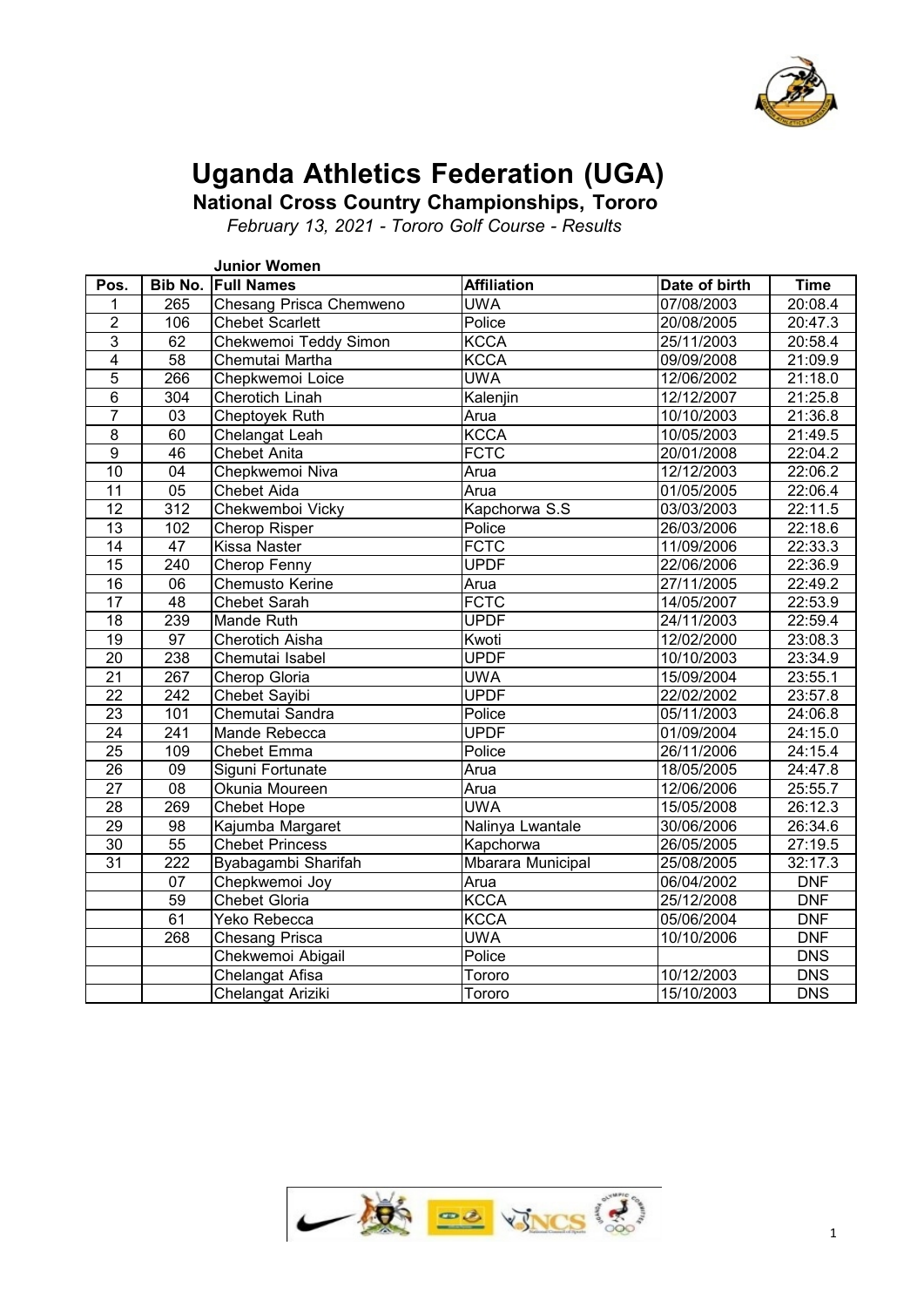

|                         |                  | <b>Senior Women</b>           |                    |               |             |
|-------------------------|------------------|-------------------------------|--------------------|---------------|-------------|
| Pos.                    | Bib No.          | <b>Full Names</b>             | <b>Affiliation</b> | Date of birth | <b>Time</b> |
| 1                       | 128              | Chemutai Peruth               | Police             | 07/05/1999    | 33:35.1     |
| $\overline{2}$          | 194              | Chemutai Doreen               | Prisons            | 24/10/1995    | 33:43.5     |
| $\overline{3}$          | 270              | <b>Chesang Doreen</b>         | <b>UWA</b>         | 16/10/1990    | 33:49.4     |
| $\overline{\mathbf{4}}$ | 104              | <b>Chelangat Mercyline</b>    | Police             | 17/12/1997    | 34:02.9     |
| $\overline{5}$          | $\overline{200}$ | Chebet Racheal Zena           | Prisons            | 05/11/1996    | 34:16.3     |
| $\,6$                   | 193              | Chelangat Shauline            | Prisons            | 12/12/1993    | 34:32.9     |
| $\overline{7}$          | 273              | Chelangat Sarah               | <b>UWA</b>         | 05/06/2001    | 35:55.2     |
| 8                       | 197              | Cherop Rispa                  | Prisons            | 05/06/1996    | 35:06.1     |
| $\overline{9}$          | $\overline{22}$  | Chelangat Annet Chemengich    | Arua               | 29/06/1993    | 35:18.0     |
| 10                      | 302              | Nakaayi Halima                | <b>UWA</b>         | 16/10/1994    | 35:25.2     |
| 11                      | 195              | <b>Aciro Knight</b>           | Prisons            | 03/09/1998    | 35:31.5     |
| 12                      | 108              | Chemusto Janat                | Police             | 05/07/1998    | 35:54.0     |
| 13                      | $\overline{24}$  | <b>Chemos Viola</b>           | Arua               | 22/02/1993    | 36:18.7     |
| 14                      | 103              | Chekwemoi Patricia            | Police             | 28/07/1994    | 36:50.0     |
| 15                      | 245              | Cheptegei Nancy               | <b>UPDF</b>        | 12/12/1994    | 36:57.7     |
| 16                      | 243              | Cheptegei Rebecca             | <b>UPDF</b>        | 23/02/1991    | 37:09.6     |
| 17                      | 196              | Chemutai Belinda              | Prisons            | 30/04/2000    | 37:28.8     |
| 18                      | $\overline{205}$ | Ajok Dorcus                   | Prisons            | 12/07/1994    | 37:31.6     |
| 19                      | 199              | Chelimo Melly                 | Prisons            | 05/10/1997    | 38:12.5     |
| 20                      | 198              | <b>Chebet Risper</b>          | Prisons            | 12/07/1997    | 38:24.4     |
| $\overline{21}$         | 23               | <b>Chemos Scarlett</b>        | Arua               | 11/02/2000    | 38:33.3     |
| $\overline{22}$         | 275              | Chepkwemoi Dorcus             | <b>UWA</b>         | 16/01/2000    | 38:57.0     |
| $\overline{23}$         | 204              | Chemutai Vanis                | Prisons            | 22/02/1996    | 40:18.4     |
| 24                      | $\overline{25}$  | Suuto Jane                    | Arua               | 08/08/1998    | 40:37.3     |
| 25                      | $\overline{201}$ | Chemutai Hellen               | Prisons            | 15/02/1988    | 40:42.2     |
| 26                      | $\overline{203}$ | Chebet Joan                   | Prisons            | 01/12/2002    | 40:50.0     |
| $\overline{27}$         | $\overline{82}$  | Nasasira Evas                 | Kikooko            | 10/10/1996    | 41:38.7     |
| 28                      | 246              | <b>Cherukut Hellen</b>        | <b>UPDF</b>        | 28/08/1997    | 42:16.9     |
|                         | 105              | <b>Chebet Annet</b>           | Police             | 14/02/1991    | <b>DNF</b>  |
|                         | 107              | Chemutai Febia                | Police             | 16/12/1996    | <b>DNF</b>  |
|                         | $\overline{202}$ | <b>Akiror Sarah</b>           | Prisons            |               | <b>DNF</b>  |
|                         | 206              | Chemutai Violet               | Prisons            | 22/02/1986    | <b>DNF</b>  |
|                         | 207              | Chelangat Rebecca             | Prisons            | 01/01/2002    | <b>DNF</b>  |
|                         | $\overline{313}$ | Cherotich Regina              | Prisons            | 10/12/1989    | <b>DNF</b>  |
|                         | 244              | Chemutai Vanice               | <b>UPDF</b>        | 02/04/1995    | <b>DNF</b>  |
|                         | $\overline{271}$ | <b>Chekwel Juliet</b>         | <b>UWA</b>         | 25/05/1990    | <b>DNF</b>  |
|                         | 272              | <b>Chesang Annet</b>          | <b>UWA</b>         | 23/12/2001    | <b>DNF</b>  |
|                         | 274              | <b>Toroitich Linet Chebet</b> | <b>UWA</b>         | 04/11/1992    | <b>DNF</b>  |
|                         | 271              | Nanyondo Winnie               | <b>UWA</b>         | 23/08/1993    | <b>DNF</b>  |
|                         |                  | Cherotich Aisha               | Kwoti              | 12/02/2000    | <b>DNS</b>  |
|                         |                  | Chelangat Priscilla           | Police             |               | <b>DNS</b>  |
|                         |                  | Chelimo Ruth                  | Police             |               | <b>DNS</b>  |
|                         |                  | Chelangat Sylvia              | Police             |               | <b>DNS</b>  |
|                         |                  |                               |                    |               |             |

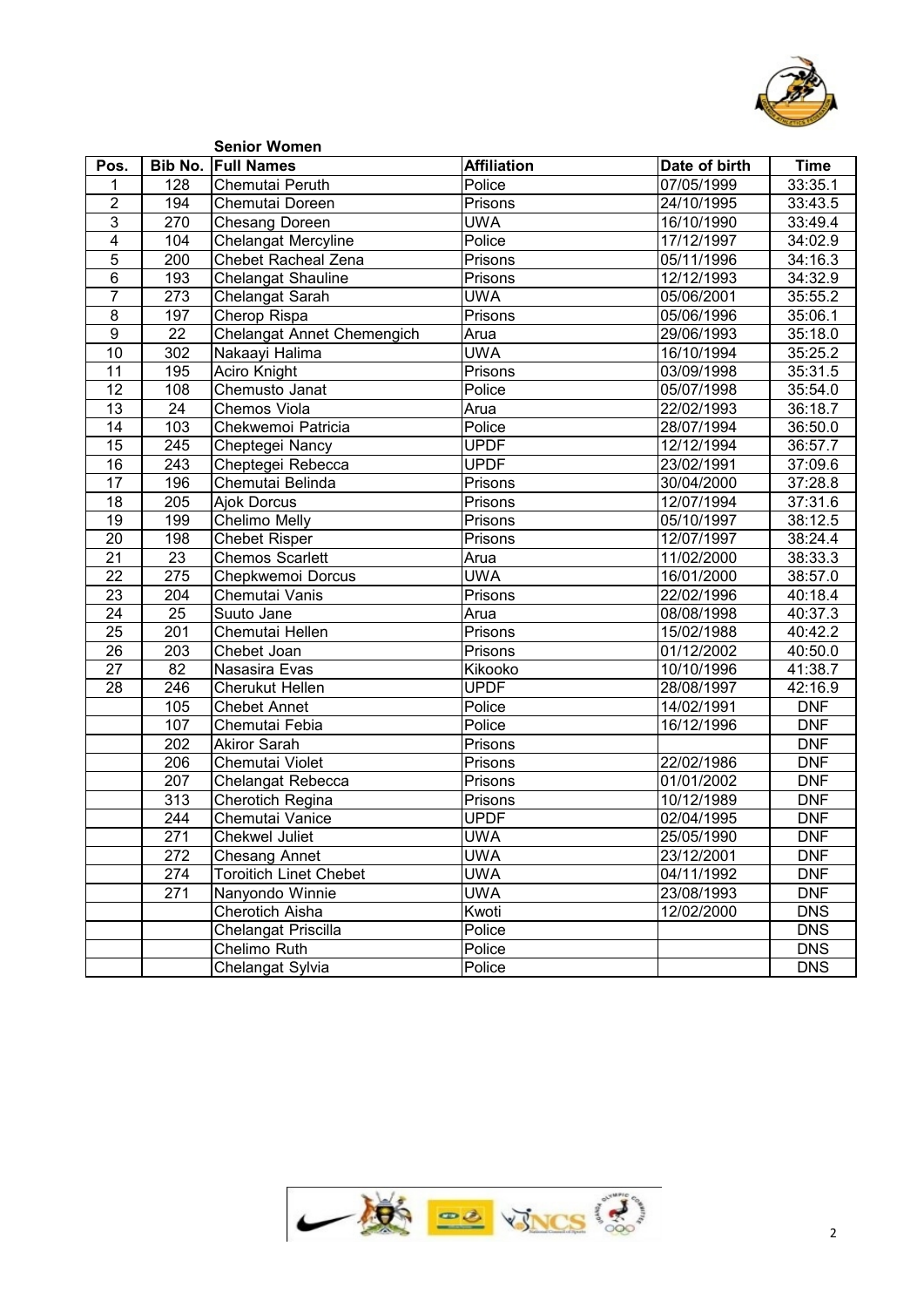

|                         |                  | <b>Junior Men</b>         |                    |               |                      |
|-------------------------|------------------|---------------------------|--------------------|---------------|----------------------|
| Pos.                    |                  | <b>Bib No. Full Names</b> | <b>Affiliation</b> | Date of birth | <b>Time</b>          |
| 1                       | 279              | <b>Yeko Dismas</b>        | <b>UWA</b>         | 09/10/2004    | 23:39.2              |
| $\overline{\mathbf{c}}$ | 68               | <b>Kibet Rodgers</b>      | <b>KCCA</b>        | 21/02/2005    | 23:43.5              |
| 3                       | 63               | Chemutai Leonard          | <b>KCCA</b>        | 05/05/2003    | 23:44.7              |
| 4                       | 112              | Kiplangat Joel            | Police             | 06/07/2002    | 23:59.2              |
| 5                       | 118              | Kiprotich Martin          | Police             | 06/04/2003    | 24:00.6              |
| 6                       | 11               | Kimtai Anthony            | Arua               | 01/12/2003    | 24:08.6              |
| $\overline{7}$          | 249              | Arapchemo Alex            | <b>UPDF</b>        | 13/12/2003    | 24:39.6              |
| 8                       | 250              | <b>Kwemoi Felix</b>       | <b>UPDF</b>        | 07/07/2003    | 24:41.2              |
| 9                       | 220              | <b>Chebet Mande</b>       | Standard           | 19/09/2004    | 24:42.4              |
| 10                      | 210              | Jacob Chol Ajang          | South Sudan        | 12/03/2002    | 24:55.5              |
| 11                      | 276              | <b>Boch Silas</b>         | <b>UWA</b>         | 20/05/2002    | 24:58.1              |
| 12                      | 67               | Kipyeko Laban             | <b>KCCA</b>        | 18/08/2003    | $\overline{24:}58.3$ |
| 13                      | 235              | Kiptoo Victor             | <b>UAFA</b>        | 07/01/2003    | 25:06.2              |
| 14                      | 208              | John Abiech Akoon         | South Sudan        | 05/10/2002    | 25:08.8              |
| 15                      | 219              | <b>Cherop Eliud</b>       | Standard           | 07/07/2003    | 25:14.2              |
| 16                      | $\overline{20}$  | Kiprop Edwin              | Arua               | 07/07/2003    | 25:16.8              |
| 17                      | 305              | <b>Chemusto Eric</b>      | Jinja              | 02/12/2004    | 25:17.4              |
| 18                      | 248              | Ayeko Caleb Sabila        | <b>UPDF</b>        | 15/12/2004    | 25:19.8              |
| 19                      | $\overline{278}$ | Luteeso Geoffrey          | <b>UWA</b>         | 23/11/2005    | 25:20.7              |
| 20                      | 95               | <b>Biryomumisho Alex</b>  | Kikooko            | 03/06/2002    | 25:25.3              |
| 21                      | 113              | Sande Silas               | Police             | 15/03/2002    | 25:27.3              |
| 22                      | 157              | Chemutai Jacob            | Prisons            | 15/10/2004    | 25:28.7              |
| 23                      | 64               | <b>Kiplangat Denis</b>    | <b>KCCA</b>        | 06/08/2003    | 25:29.5              |
| 24                      | 121              | Chebet Junior             | Police             | 01/12/2002    | 25:32.7              |
| 25                      | 236              | Cheptoek Aziz             | <b>UAFA</b>        | 08/01/2004    | 25:33.1              |
| 26                      | 65               | <b>Cherukut Milton</b>    | <b>KCCA</b>        | 16/06/2005    | 25:35.6              |
| 27                      | $\overline{51}$  | Chelangat Isaac           | <b>FCTC</b>        | 01/07/2005    | 25:36.1              |
| 28                      | 209              | Otimore Kasuk Peter       | South Sudan        | 11/01/2002    | 25:39.1              |
| 29                      | 247              | Mutai Kevin               | <b>UPDF</b>        | 14/06/2002    | 25:42.7              |
| 30                      | 322              | <b>Yeko Victor</b>        | <b>UWA</b>         | 15/05/2007    | 25:43.0              |
| 31                      | 224              | Kimtai Joshua             | Talenta            | 06/05/2005    | 25:44.0              |
| 32                      | 83               | Niwagaba Louis            | Kikooko            | 18/05/2001    | 25:44.9              |
| 33                      | 159              | Kibet Solomon             | Prisons            | 12/11/2004    | 25:46.1              |
| 34                      | 280              | Siwa Elliot               | <b>UWA</b>         | 05/09/2002    | 25:48.8              |
| $\overline{35}$         | 218              | <b>Kibet Victor</b>       | Standard           | 12/12/2007    | 25:53.7              |
| $\overline{36}$         | 127              | Asingura Oscar            | Police             | 26/12/2003    | 25:53.7              |
| 37                      | 281              | Chemusto Timothy          | <b>UWA</b>         | 30/11/2006    | 26:02.5              |
| 38                      | 282              | <b>Chemos Shariff</b>     | <b>UWA</b>         | 30/11/2005    | 26:03.2              |
| 39                      | 261              | Kwemoi Edwin              | <b>UPDF</b>        | 09/01/2002    | 26:12.8              |
| 40                      | 122              | Kiplangat Ibrahim         | Police             | 05/05/2004    | 26:21.1              |
| 41                      | 21               | Limo Herbert              | Arua               | 16/10/2002    | 26:21.4              |
| 42                      | 13               | <b>Kibet Emmanuel</b>     | Arua               | 07/02/2005    | 26:27.6              |
| 43                      | 223              | <b>Toyek Laban</b>        | Talenta            | 07/06/2004    | 26:34.2              |
| 44                      | 114              | Cheptoek Boaz             | Police             | 20/10/2002    | 26:27.6              |
| 45                      | 110              | <b>Cheptoek Enock</b>     | Police             | 03/01/2003    | 26:37.4              |

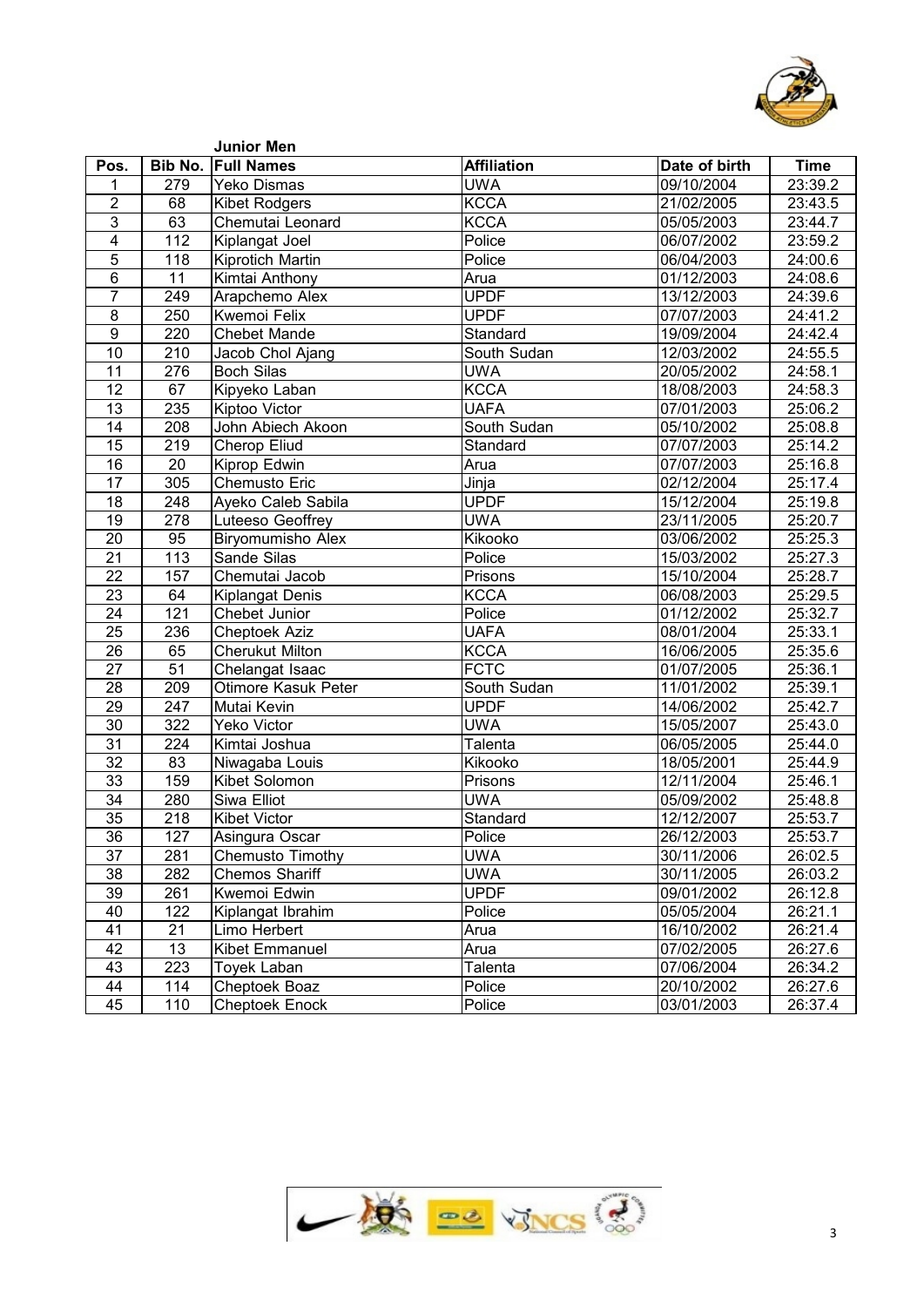

| 46              | 277              | Chemutai Samuel          | <b>UWA</b>        | 10/10/2003 | 26:42.5                |  |
|-----------------|------------------|--------------------------|-------------------|------------|------------------------|--|
| 47              | 53               | <b>Chemonges Levand</b>  | <b>FCTC</b>       | 21/05/2006 | 26:43.7                |  |
| 48              | 50               | Kiplimo Isaac            | <b>FCTC</b>       | 10/04/2007 | 26:49.1                |  |
| 49              | 115              | Chekwurui Joshua         | Police            | 07/06/2002 | 26:50.7                |  |
| 50              | 18               | <b>Kiprotich Allan</b>   | Arua              | 09/02/2003 | 26:58.7                |  |
| 51              | 49               | Chemutai Edwin           | <b>FCTC</b>       | 07/06/2006 | 27:00.9                |  |
| 52              | 323              | <b>Toroitich Abraham</b> | Kalenjin          | 05/05/2004 | 27:37.8                |  |
| 53              | 125              | Yeko Godwin              | Police            | 12/07/2003 | 27:13.9                |  |
| $\overline{54}$ | 309              | Ayuku Felix              | Airforce          | 15/01/2005 | 27:29.0                |  |
| 55              | $\overline{12}$  | Kipsang Abraham          | Arua              | 01/10/2005 | 27:40.0                |  |
| $\overline{56}$ | 66               | Chebet Timothy           | <b>KCCA</b>       | 02/03/2003 | 27:42.5                |  |
| 57              | 126              | Kavuma Abraham           | Police            | 11/02/2003 | 27:45.4                |  |
| 58              | 123              | Cheptoris Dan            | Police            | 13/12/2003 | 27:45.5                |  |
| 59              | $\overline{88}$  | Ampereza Anthony         | Kikooko           | 18/11/2002 | 27:49.9                |  |
| 61              | 124              | Musau Clinton            | Police            | 05/10/2003 | 28:09.7                |  |
| 62              | 264              | Ndibalawa Jamiru         | Jinja             | 27/06/2003 | 28:14.1                |  |
| 63              | 158              | Chemutai Sande           | Prisons           | 12/12/2004 | 28:14.7                |  |
| 65              | 326              | Alepele Emmanuel         | Lugazi            | 25/12/2004 | 28:39.7                |  |
| 66              | 10               | Makuach Deng             | Arua              | 15/06/2002 | 28:39.9                |  |
| 67              | 111              | Chemutai Enock           | Police            | 10/05/2002 | 28:41.8                |  |
| 68              | 52               | Chemutai Amon            | <b>FCTC</b>       | 14/01/2007 | 28:50.7                |  |
| 69              | 227              | Wafula Benon Benja       | Tororo            | 18/04/2003 | 29:20.0                |  |
| $\overline{70}$ | 119              | Chelangat Jeremiah       | Police            | 08/08/2002 | 29:57.0                |  |
| 71              | 325              | Aguma Abraham            | Lugazi            | 27/05/2003 | 29:57.0                |  |
| 72              | $\overline{56}$  | Cherukut Jonathan        | Kapchorwa         | 24/10/2007 | 29:59.4                |  |
|                 | 32               | <b>Kibet Titus</b>       | Arua              | 12/10/2000 | $\mathsf{D}\mathsf{Q}$ |  |
|                 | 294              | Kibet Hosea              | <b>UWA</b>        | 18/10/2000 | $\overline{DQ}$        |  |
|                 | 259              | Bizimana Prosper         | Lions Athletics   |            | <b>DNF</b>             |  |
|                 | 229              | Muzira David             | Jinja             | 04/05/2004 | <b>DNF</b>             |  |
|                 | 316              | Nabongo Paul             | <b>Bugiri</b>     | 15/06/2004 | <b>DNF</b>             |  |
|                 | $\overline{221}$ | Byabagambi Kadril        | Mbarara Municipal | 15/08/2009 | <b>DNF</b>             |  |
|                 | 14               | Chelimo Kiptoo Ezra      | Arua              | 04/01/2003 | <b>DNF</b>             |  |
|                 | 07               | Kiprotich Michael        | Arua              | 20/08/2001 | <b>DNF</b>             |  |
|                 | 15               | Ndiema Toroitich         | Arua              | 07/10/2003 | <b>DNF</b>             |  |
|                 | 16               | Kwemoi Jaret             | Arua              | 04/08/2004 | <b>DNF</b>             |  |
|                 | 17               | Kipyeko Naman            | Arua              | 02/02/2002 | <b>DNF</b>             |  |
|                 | 19               | Kiseka Patrick           | Arua              | 02/02/2004 | <b>DNF</b>             |  |
|                 | 41               | Kwemoi Dickson           | Arua              | 10/01/2003 | <b>DNF</b>             |  |
|                 | 69               | Kipsakit Elisha          | <b>KCCA</b>       | 15/03/2005 | <b>DNF</b>             |  |
|                 | 87               | Arinda Daniel            | Kikooko           |            | <b>DNF</b>             |  |
|                 | 116              | Kwemboi Isaac            | Police            | 02/02/2003 | <b>DNF</b>             |  |
|                 | 117              | Kwemboi Timothy          | Police            | 06/03/2002 | <b>DNF</b>             |  |
|                 | 120              | Solimo Jophisan          | Police            | 24/08/2004 | <b>DNF</b>             |  |
|                 | 156              | Chelangat Caleb          | Prisons           | 19/05/2004 | <b>DNF</b>             |  |
|                 | 237              | Chebet Marajan           | <b>UAFA</b>       | 23/10/2003 | <b>DNF</b>             |  |
|                 | 251              | Chemutai Vincent         | <b>UPDF</b>       | 08/12/2003 | <b>DNF</b>             |  |
|                 | 283              | Chelimo Calvin           | <b>UWA</b>        | 25/04/2003 | <b>DNF</b>             |  |
|                 |                  | Uyikuru Alfred           | Kikooko           | 25/11/2003 | <b>DNS</b>             |  |
|                 |                  | Kivumbi Emmanuel         | Kikooko           |            | <b>DNS</b>             |  |
|                 |                  | <b>Wanok Morrison</b>    | Kikooko           | 01/12/2002 | <b>DNS</b>             |  |
|                 |                  | <b>Biryomumisho Alex</b> | Kikooko           | 03/06/2002 | <b>DNS</b>             |  |
|                 |                  | Cheptoyek Elijah         | Standard          | 10/10/2005 | <b>DNS</b>             |  |
|                 |                  | Chelangat Leonard        | Standard          | 28/11/2007 | <b>DNS</b>             |  |
|                 |                  | Niyonzima Oscar          | <b>UAFA</b>       | 10/04/2002 | <b>DNS</b>             |  |
|                 |                  | Cheptoek Nicholas        | <b>UPDF</b>       | 06/01/2004 | <b>DNS</b>             |  |
|                 |                  |                          |                   |            |                        |  |

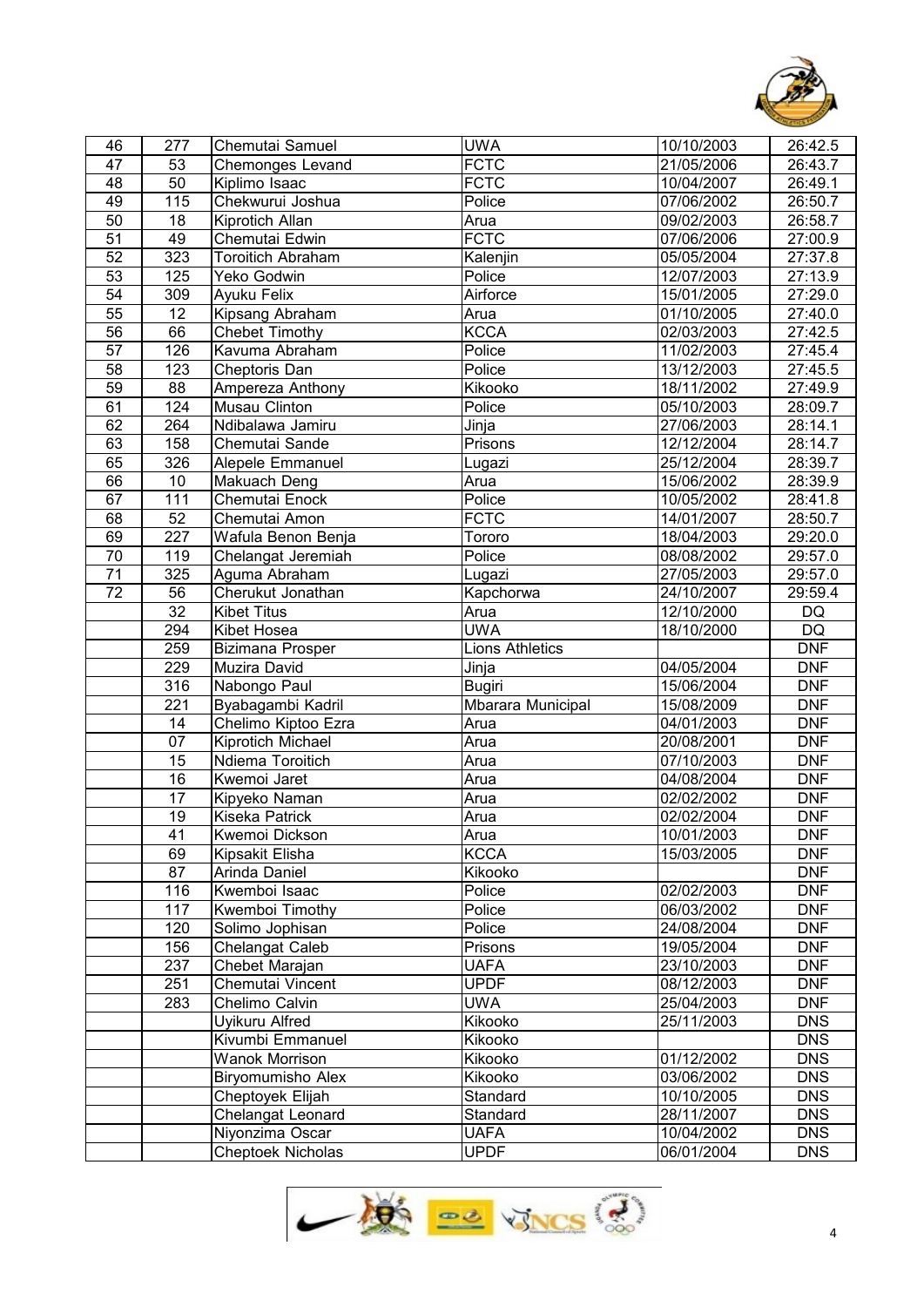

| <b>Bib No. Full Names</b><br><b>Affiliation</b><br>Pos.<br>Date of birth<br><b>Time</b><br>169<br>Prisons<br>01/03/2000<br>29:14.0<br>Kiplangat Hosea<br>1<br>$\overline{2}$<br><b>UWA</b><br>290<br>Kusuro Geoffrey<br>12/02/1989<br>29:15.1<br>3<br>$\overline{29}$<br><b>Kibet Samuel</b><br>23/09/2001<br>Arua<br>4<br>$\overline{75}$<br><b>KCCA</b><br>05/08/1992<br>Ayeko Joel<br>5<br>$\overline{36}$<br><b>Rotich Maxwel Kortex</b><br>05/08/1998<br>Arua<br>$\,6$<br>171<br><b>Kibet Kevin</b><br>Prisons<br>10/11/1998<br>$\overline{7}$<br>136<br>Chekwurui Mathew Job<br>Police<br>15/10/1994<br>8<br>172<br>Prisons<br>12/08/1996<br>Musobo Fred<br>9<br>135<br>Police<br>09/09/1993<br><b>Chebet Abel</b><br>$\overline{10}$<br>164<br>05/05/1996<br>Kibet Isaac<br>Prisons<br>176<br>11<br>Kiprotich Stephen<br>27/02/1989<br>Prisons<br>$\overline{12}$<br>148<br>Sikowo Boniface Abel<br>Police<br>15/10/2001<br>30:04.1<br>289<br><b>UWA</b><br>13<br><b>Chebures Ali</b><br>05/05/1992<br>$\overline{14}$<br>177<br>Prisons<br>01/01/1995<br>Kipyeko Phillip<br>168<br>05/07/1998<br>15<br>Mutai Ezekiel<br>Prisons<br>$\frac{145}{145}$<br>16<br>Kwemboi Victor<br>05/12/1993<br>Police<br><b>UPDF</b><br>$\overline{17}$<br>254<br>22/09/2000<br><b>Cherotich Denis</b><br>179<br>18<br>Somikwo Ben<br>Prisons<br>04/10/1996<br>162<br>19<br><b>Chemonges Filex</b><br>10/10/1995<br>30:30.1<br>Prisons<br>253<br>Kiprop Michael K.<br><b>UPDF</b><br>20<br>02/06/1995<br>30:33.4<br>$\overline{21}$<br>284<br><b>UWA</b><br>Kwemoi Salim<br>16/06/1992<br>30:38.7<br><b>KCCA</b><br>$\overline{22}$<br>$\overline{74}$<br>Soyekwo Kibet<br>06/06/1992<br>30:44.1<br>$\overline{72}$<br><b>KCCA</b><br>23<br><b>Kibet Oscar</b><br>05/04/1994<br>$\overline{24}$<br>134<br>22/07/1994<br><b>Boshi Silas</b><br>Police<br>165<br>25<br>22/06/1996<br>Kosgei Issa<br>Prisons<br>257<br><b>UPDF</b><br>26<br><b>Cheptoek Patrick</b><br>15/10/1987<br><b>UWA</b><br>27<br>286<br>Kateregga John<br>05/05/1996<br>152<br>Police<br>28<br><b>Chemonges Leonard</b><br>03/03/1991<br>252<br>Chelimo Dismas<br><b>UPDF</b><br>29<br>175<br>30<br>Prisons<br>23/03/1991<br>Kiplimo Phillips<br>146<br>31<br><b>Chebet Michael</b><br>16/09/1988<br>Police<br>$\overline{32}$<br>$\overline{07}$<br>20/08/2001<br>Kiprotich Michael<br>Arua<br>33<br>233<br><b>Tuku Afrika</b><br><b>Okello Emmanuel Ocen</b><br>03/05/1996<br>$\overline{34}$<br>$\overline{212}$<br>Yach Majok Wol<br>18/04/1996<br>South Sudan<br>35<br>$\overline{37}$<br>04/02/1993<br>31:34.9<br>Kiptoo Phillip<br>Arua<br>36<br>$\overline{39}$<br>Kiprop Solomon<br>Arua<br>08/04/2002<br><b>UWA</b><br>37<br>292<br>09/10/1995<br>Abu Mayanja Salim<br>38<br>86<br>Kamutwire Gilbert<br>Kikooko<br>09/10/1996<br>166<br>Ochieng Julius<br>39<br>15/04/1990<br>Prisons<br><b>Chemonges Martin</b><br>40<br>180<br>05/05/1992<br>Prisons<br>41<br>132<br>Arapsali Denis<br>25/05/1997<br>Police<br>42<br>31<br>Mande Stephen<br>19/07/1997<br>31:54.1<br>Arua<br>170<br>43<br><b>Kibet Difas</b><br>12/07/1991<br>Prisons<br>44<br>296<br>10/10/2000<br><b>UWA</b><br>Musau Leonard<br><b>UPDF</b><br>262<br>45<br>Andiama Allan |  | <b>Senior Men</b> |            |         |
|----------------------------------------------------------------------------------------------------------------------------------------------------------------------------------------------------------------------------------------------------------------------------------------------------------------------------------------------------------------------------------------------------------------------------------------------------------------------------------------------------------------------------------------------------------------------------------------------------------------------------------------------------------------------------------------------------------------------------------------------------------------------------------------------------------------------------------------------------------------------------------------------------------------------------------------------------------------------------------------------------------------------------------------------------------------------------------------------------------------------------------------------------------------------------------------------------------------------------------------------------------------------------------------------------------------------------------------------------------------------------------------------------------------------------------------------------------------------------------------------------------------------------------------------------------------------------------------------------------------------------------------------------------------------------------------------------------------------------------------------------------------------------------------------------------------------------------------------------------------------------------------------------------------------------------------------------------------------------------------------------------------------------------------------------------------------------------------------------------------------------------------------------------------------------------------------------------------------------------------------------------------------------------------------------------------------------------------------------------------------------------------------------------------------------------------------------------------------------------------------------------------------------------------------------------------------------------------------------------------------------------------------------------------------------------------------------------------------------------------------------------------------------------------------------------------------------------------------------------------------------------------------------------------------------------------------------------------------------------------------------------------------------------------------------------------------------------------------------------------------------------------------------------------------------------------------------------------------|--|-------------------|------------|---------|
|                                                                                                                                                                                                                                                                                                                                                                                                                                                                                                                                                                                                                                                                                                                                                                                                                                                                                                                                                                                                                                                                                                                                                                                                                                                                                                                                                                                                                                                                                                                                                                                                                                                                                                                                                                                                                                                                                                                                                                                                                                                                                                                                                                                                                                                                                                                                                                                                                                                                                                                                                                                                                                                                                                                                                                                                                                                                                                                                                                                                                                                                                                                                                                                                                      |  |                   |            |         |
|                                                                                                                                                                                                                                                                                                                                                                                                                                                                                                                                                                                                                                                                                                                                                                                                                                                                                                                                                                                                                                                                                                                                                                                                                                                                                                                                                                                                                                                                                                                                                                                                                                                                                                                                                                                                                                                                                                                                                                                                                                                                                                                                                                                                                                                                                                                                                                                                                                                                                                                                                                                                                                                                                                                                                                                                                                                                                                                                                                                                                                                                                                                                                                                                                      |  |                   |            |         |
|                                                                                                                                                                                                                                                                                                                                                                                                                                                                                                                                                                                                                                                                                                                                                                                                                                                                                                                                                                                                                                                                                                                                                                                                                                                                                                                                                                                                                                                                                                                                                                                                                                                                                                                                                                                                                                                                                                                                                                                                                                                                                                                                                                                                                                                                                                                                                                                                                                                                                                                                                                                                                                                                                                                                                                                                                                                                                                                                                                                                                                                                                                                                                                                                                      |  |                   |            |         |
|                                                                                                                                                                                                                                                                                                                                                                                                                                                                                                                                                                                                                                                                                                                                                                                                                                                                                                                                                                                                                                                                                                                                                                                                                                                                                                                                                                                                                                                                                                                                                                                                                                                                                                                                                                                                                                                                                                                                                                                                                                                                                                                                                                                                                                                                                                                                                                                                                                                                                                                                                                                                                                                                                                                                                                                                                                                                                                                                                                                                                                                                                                                                                                                                                      |  |                   |            | 29:18.5 |
|                                                                                                                                                                                                                                                                                                                                                                                                                                                                                                                                                                                                                                                                                                                                                                                                                                                                                                                                                                                                                                                                                                                                                                                                                                                                                                                                                                                                                                                                                                                                                                                                                                                                                                                                                                                                                                                                                                                                                                                                                                                                                                                                                                                                                                                                                                                                                                                                                                                                                                                                                                                                                                                                                                                                                                                                                                                                                                                                                                                                                                                                                                                                                                                                                      |  |                   |            | 29:23.3 |
|                                                                                                                                                                                                                                                                                                                                                                                                                                                                                                                                                                                                                                                                                                                                                                                                                                                                                                                                                                                                                                                                                                                                                                                                                                                                                                                                                                                                                                                                                                                                                                                                                                                                                                                                                                                                                                                                                                                                                                                                                                                                                                                                                                                                                                                                                                                                                                                                                                                                                                                                                                                                                                                                                                                                                                                                                                                                                                                                                                                                                                                                                                                                                                                                                      |  |                   |            | 29:29.6 |
|                                                                                                                                                                                                                                                                                                                                                                                                                                                                                                                                                                                                                                                                                                                                                                                                                                                                                                                                                                                                                                                                                                                                                                                                                                                                                                                                                                                                                                                                                                                                                                                                                                                                                                                                                                                                                                                                                                                                                                                                                                                                                                                                                                                                                                                                                                                                                                                                                                                                                                                                                                                                                                                                                                                                                                                                                                                                                                                                                                                                                                                                                                                                                                                                                      |  |                   |            | 29:36.2 |
|                                                                                                                                                                                                                                                                                                                                                                                                                                                                                                                                                                                                                                                                                                                                                                                                                                                                                                                                                                                                                                                                                                                                                                                                                                                                                                                                                                                                                                                                                                                                                                                                                                                                                                                                                                                                                                                                                                                                                                                                                                                                                                                                                                                                                                                                                                                                                                                                                                                                                                                                                                                                                                                                                                                                                                                                                                                                                                                                                                                                                                                                                                                                                                                                                      |  |                   |            | 29:41.3 |
|                                                                                                                                                                                                                                                                                                                                                                                                                                                                                                                                                                                                                                                                                                                                                                                                                                                                                                                                                                                                                                                                                                                                                                                                                                                                                                                                                                                                                                                                                                                                                                                                                                                                                                                                                                                                                                                                                                                                                                                                                                                                                                                                                                                                                                                                                                                                                                                                                                                                                                                                                                                                                                                                                                                                                                                                                                                                                                                                                                                                                                                                                                                                                                                                                      |  |                   |            | 29:42.8 |
|                                                                                                                                                                                                                                                                                                                                                                                                                                                                                                                                                                                                                                                                                                                                                                                                                                                                                                                                                                                                                                                                                                                                                                                                                                                                                                                                                                                                                                                                                                                                                                                                                                                                                                                                                                                                                                                                                                                                                                                                                                                                                                                                                                                                                                                                                                                                                                                                                                                                                                                                                                                                                                                                                                                                                                                                                                                                                                                                                                                                                                                                                                                                                                                                                      |  |                   |            | 29:46.9 |
|                                                                                                                                                                                                                                                                                                                                                                                                                                                                                                                                                                                                                                                                                                                                                                                                                                                                                                                                                                                                                                                                                                                                                                                                                                                                                                                                                                                                                                                                                                                                                                                                                                                                                                                                                                                                                                                                                                                                                                                                                                                                                                                                                                                                                                                                                                                                                                                                                                                                                                                                                                                                                                                                                                                                                                                                                                                                                                                                                                                                                                                                                                                                                                                                                      |  |                   |            | 29:53.9 |
|                                                                                                                                                                                                                                                                                                                                                                                                                                                                                                                                                                                                                                                                                                                                                                                                                                                                                                                                                                                                                                                                                                                                                                                                                                                                                                                                                                                                                                                                                                                                                                                                                                                                                                                                                                                                                                                                                                                                                                                                                                                                                                                                                                                                                                                                                                                                                                                                                                                                                                                                                                                                                                                                                                                                                                                                                                                                                                                                                                                                                                                                                                                                                                                                                      |  |                   |            | 30:00.9 |
|                                                                                                                                                                                                                                                                                                                                                                                                                                                                                                                                                                                                                                                                                                                                                                                                                                                                                                                                                                                                                                                                                                                                                                                                                                                                                                                                                                                                                                                                                                                                                                                                                                                                                                                                                                                                                                                                                                                                                                                                                                                                                                                                                                                                                                                                                                                                                                                                                                                                                                                                                                                                                                                                                                                                                                                                                                                                                                                                                                                                                                                                                                                                                                                                                      |  |                   |            |         |
|                                                                                                                                                                                                                                                                                                                                                                                                                                                                                                                                                                                                                                                                                                                                                                                                                                                                                                                                                                                                                                                                                                                                                                                                                                                                                                                                                                                                                                                                                                                                                                                                                                                                                                                                                                                                                                                                                                                                                                                                                                                                                                                                                                                                                                                                                                                                                                                                                                                                                                                                                                                                                                                                                                                                                                                                                                                                                                                                                                                                                                                                                                                                                                                                                      |  |                   |            | 30:05.0 |
|                                                                                                                                                                                                                                                                                                                                                                                                                                                                                                                                                                                                                                                                                                                                                                                                                                                                                                                                                                                                                                                                                                                                                                                                                                                                                                                                                                                                                                                                                                                                                                                                                                                                                                                                                                                                                                                                                                                                                                                                                                                                                                                                                                                                                                                                                                                                                                                                                                                                                                                                                                                                                                                                                                                                                                                                                                                                                                                                                                                                                                                                                                                                                                                                                      |  |                   |            | 30:07.9 |
|                                                                                                                                                                                                                                                                                                                                                                                                                                                                                                                                                                                                                                                                                                                                                                                                                                                                                                                                                                                                                                                                                                                                                                                                                                                                                                                                                                                                                                                                                                                                                                                                                                                                                                                                                                                                                                                                                                                                                                                                                                                                                                                                                                                                                                                                                                                                                                                                                                                                                                                                                                                                                                                                                                                                                                                                                                                                                                                                                                                                                                                                                                                                                                                                                      |  |                   |            | 30:08.3 |
|                                                                                                                                                                                                                                                                                                                                                                                                                                                                                                                                                                                                                                                                                                                                                                                                                                                                                                                                                                                                                                                                                                                                                                                                                                                                                                                                                                                                                                                                                                                                                                                                                                                                                                                                                                                                                                                                                                                                                                                                                                                                                                                                                                                                                                                                                                                                                                                                                                                                                                                                                                                                                                                                                                                                                                                                                                                                                                                                                                                                                                                                                                                                                                                                                      |  |                   |            | 30:16.8 |
|                                                                                                                                                                                                                                                                                                                                                                                                                                                                                                                                                                                                                                                                                                                                                                                                                                                                                                                                                                                                                                                                                                                                                                                                                                                                                                                                                                                                                                                                                                                                                                                                                                                                                                                                                                                                                                                                                                                                                                                                                                                                                                                                                                                                                                                                                                                                                                                                                                                                                                                                                                                                                                                                                                                                                                                                                                                                                                                                                                                                                                                                                                                                                                                                                      |  |                   |            | 30:18.9 |
|                                                                                                                                                                                                                                                                                                                                                                                                                                                                                                                                                                                                                                                                                                                                                                                                                                                                                                                                                                                                                                                                                                                                                                                                                                                                                                                                                                                                                                                                                                                                                                                                                                                                                                                                                                                                                                                                                                                                                                                                                                                                                                                                                                                                                                                                                                                                                                                                                                                                                                                                                                                                                                                                                                                                                                                                                                                                                                                                                                                                                                                                                                                                                                                                                      |  |                   |            | 30:27.8 |
|                                                                                                                                                                                                                                                                                                                                                                                                                                                                                                                                                                                                                                                                                                                                                                                                                                                                                                                                                                                                                                                                                                                                                                                                                                                                                                                                                                                                                                                                                                                                                                                                                                                                                                                                                                                                                                                                                                                                                                                                                                                                                                                                                                                                                                                                                                                                                                                                                                                                                                                                                                                                                                                                                                                                                                                                                                                                                                                                                                                                                                                                                                                                                                                                                      |  |                   |            |         |
|                                                                                                                                                                                                                                                                                                                                                                                                                                                                                                                                                                                                                                                                                                                                                                                                                                                                                                                                                                                                                                                                                                                                                                                                                                                                                                                                                                                                                                                                                                                                                                                                                                                                                                                                                                                                                                                                                                                                                                                                                                                                                                                                                                                                                                                                                                                                                                                                                                                                                                                                                                                                                                                                                                                                                                                                                                                                                                                                                                                                                                                                                                                                                                                                                      |  |                   |            |         |
|                                                                                                                                                                                                                                                                                                                                                                                                                                                                                                                                                                                                                                                                                                                                                                                                                                                                                                                                                                                                                                                                                                                                                                                                                                                                                                                                                                                                                                                                                                                                                                                                                                                                                                                                                                                                                                                                                                                                                                                                                                                                                                                                                                                                                                                                                                                                                                                                                                                                                                                                                                                                                                                                                                                                                                                                                                                                                                                                                                                                                                                                                                                                                                                                                      |  |                   |            |         |
|                                                                                                                                                                                                                                                                                                                                                                                                                                                                                                                                                                                                                                                                                                                                                                                                                                                                                                                                                                                                                                                                                                                                                                                                                                                                                                                                                                                                                                                                                                                                                                                                                                                                                                                                                                                                                                                                                                                                                                                                                                                                                                                                                                                                                                                                                                                                                                                                                                                                                                                                                                                                                                                                                                                                                                                                                                                                                                                                                                                                                                                                                                                                                                                                                      |  |                   |            |         |
|                                                                                                                                                                                                                                                                                                                                                                                                                                                                                                                                                                                                                                                                                                                                                                                                                                                                                                                                                                                                                                                                                                                                                                                                                                                                                                                                                                                                                                                                                                                                                                                                                                                                                                                                                                                                                                                                                                                                                                                                                                                                                                                                                                                                                                                                                                                                                                                                                                                                                                                                                                                                                                                                                                                                                                                                                                                                                                                                                                                                                                                                                                                                                                                                                      |  |                   |            | 30:45.8 |
|                                                                                                                                                                                                                                                                                                                                                                                                                                                                                                                                                                                                                                                                                                                                                                                                                                                                                                                                                                                                                                                                                                                                                                                                                                                                                                                                                                                                                                                                                                                                                                                                                                                                                                                                                                                                                                                                                                                                                                                                                                                                                                                                                                                                                                                                                                                                                                                                                                                                                                                                                                                                                                                                                                                                                                                                                                                                                                                                                                                                                                                                                                                                                                                                                      |  |                   |            | 30:47.6 |
|                                                                                                                                                                                                                                                                                                                                                                                                                                                                                                                                                                                                                                                                                                                                                                                                                                                                                                                                                                                                                                                                                                                                                                                                                                                                                                                                                                                                                                                                                                                                                                                                                                                                                                                                                                                                                                                                                                                                                                                                                                                                                                                                                                                                                                                                                                                                                                                                                                                                                                                                                                                                                                                                                                                                                                                                                                                                                                                                                                                                                                                                                                                                                                                                                      |  |                   |            | 30:41.0 |
|                                                                                                                                                                                                                                                                                                                                                                                                                                                                                                                                                                                                                                                                                                                                                                                                                                                                                                                                                                                                                                                                                                                                                                                                                                                                                                                                                                                                                                                                                                                                                                                                                                                                                                                                                                                                                                                                                                                                                                                                                                                                                                                                                                                                                                                                                                                                                                                                                                                                                                                                                                                                                                                                                                                                                                                                                                                                                                                                                                                                                                                                                                                                                                                                                      |  |                   |            | 30:59.5 |
|                                                                                                                                                                                                                                                                                                                                                                                                                                                                                                                                                                                                                                                                                                                                                                                                                                                                                                                                                                                                                                                                                                                                                                                                                                                                                                                                                                                                                                                                                                                                                                                                                                                                                                                                                                                                                                                                                                                                                                                                                                                                                                                                                                                                                                                                                                                                                                                                                                                                                                                                                                                                                                                                                                                                                                                                                                                                                                                                                                                                                                                                                                                                                                                                                      |  |                   |            | 31:06.9 |
|                                                                                                                                                                                                                                                                                                                                                                                                                                                                                                                                                                                                                                                                                                                                                                                                                                                                                                                                                                                                                                                                                                                                                                                                                                                                                                                                                                                                                                                                                                                                                                                                                                                                                                                                                                                                                                                                                                                                                                                                                                                                                                                                                                                                                                                                                                                                                                                                                                                                                                                                                                                                                                                                                                                                                                                                                                                                                                                                                                                                                                                                                                                                                                                                                      |  |                   |            | 30:09.3 |
|                                                                                                                                                                                                                                                                                                                                                                                                                                                                                                                                                                                                                                                                                                                                                                                                                                                                                                                                                                                                                                                                                                                                                                                                                                                                                                                                                                                                                                                                                                                                                                                                                                                                                                                                                                                                                                                                                                                                                                                                                                                                                                                                                                                                                                                                                                                                                                                                                                                                                                                                                                                                                                                                                                                                                                                                                                                                                                                                                                                                                                                                                                                                                                                                                      |  |                   |            | 31:17.7 |
|                                                                                                                                                                                                                                                                                                                                                                                                                                                                                                                                                                                                                                                                                                                                                                                                                                                                                                                                                                                                                                                                                                                                                                                                                                                                                                                                                                                                                                                                                                                                                                                                                                                                                                                                                                                                                                                                                                                                                                                                                                                                                                                                                                                                                                                                                                                                                                                                                                                                                                                                                                                                                                                                                                                                                                                                                                                                                                                                                                                                                                                                                                                                                                                                                      |  |                   |            | 31:22.3 |
|                                                                                                                                                                                                                                                                                                                                                                                                                                                                                                                                                                                                                                                                                                                                                                                                                                                                                                                                                                                                                                                                                                                                                                                                                                                                                                                                                                                                                                                                                                                                                                                                                                                                                                                                                                                                                                                                                                                                                                                                                                                                                                                                                                                                                                                                                                                                                                                                                                                                                                                                                                                                                                                                                                                                                                                                                                                                                                                                                                                                                                                                                                                                                                                                                      |  |                   |            | 31:26.9 |
|                                                                                                                                                                                                                                                                                                                                                                                                                                                                                                                                                                                                                                                                                                                                                                                                                                                                                                                                                                                                                                                                                                                                                                                                                                                                                                                                                                                                                                                                                                                                                                                                                                                                                                                                                                                                                                                                                                                                                                                                                                                                                                                                                                                                                                                                                                                                                                                                                                                                                                                                                                                                                                                                                                                                                                                                                                                                                                                                                                                                                                                                                                                                                                                                                      |  |                   |            | 31:18.9 |
|                                                                                                                                                                                                                                                                                                                                                                                                                                                                                                                                                                                                                                                                                                                                                                                                                                                                                                                                                                                                                                                                                                                                                                                                                                                                                                                                                                                                                                                                                                                                                                                                                                                                                                                                                                                                                                                                                                                                                                                                                                                                                                                                                                                                                                                                                                                                                                                                                                                                                                                                                                                                                                                                                                                                                                                                                                                                                                                                                                                                                                                                                                                                                                                                                      |  |                   |            | 31:33.9 |
|                                                                                                                                                                                                                                                                                                                                                                                                                                                                                                                                                                                                                                                                                                                                                                                                                                                                                                                                                                                                                                                                                                                                                                                                                                                                                                                                                                                                                                                                                                                                                                                                                                                                                                                                                                                                                                                                                                                                                                                                                                                                                                                                                                                                                                                                                                                                                                                                                                                                                                                                                                                                                                                                                                                                                                                                                                                                                                                                                                                                                                                                                                                                                                                                                      |  |                   |            | 31:34.3 |
|                                                                                                                                                                                                                                                                                                                                                                                                                                                                                                                                                                                                                                                                                                                                                                                                                                                                                                                                                                                                                                                                                                                                                                                                                                                                                                                                                                                                                                                                                                                                                                                                                                                                                                                                                                                                                                                                                                                                                                                                                                                                                                                                                                                                                                                                                                                                                                                                                                                                                                                                                                                                                                                                                                                                                                                                                                                                                                                                                                                                                                                                                                                                                                                                                      |  |                   |            |         |
|                                                                                                                                                                                                                                                                                                                                                                                                                                                                                                                                                                                                                                                                                                                                                                                                                                                                                                                                                                                                                                                                                                                                                                                                                                                                                                                                                                                                                                                                                                                                                                                                                                                                                                                                                                                                                                                                                                                                                                                                                                                                                                                                                                                                                                                                                                                                                                                                                                                                                                                                                                                                                                                                                                                                                                                                                                                                                                                                                                                                                                                                                                                                                                                                                      |  |                   |            | 31:36.6 |
|                                                                                                                                                                                                                                                                                                                                                                                                                                                                                                                                                                                                                                                                                                                                                                                                                                                                                                                                                                                                                                                                                                                                                                                                                                                                                                                                                                                                                                                                                                                                                                                                                                                                                                                                                                                                                                                                                                                                                                                                                                                                                                                                                                                                                                                                                                                                                                                                                                                                                                                                                                                                                                                                                                                                                                                                                                                                                                                                                                                                                                                                                                                                                                                                                      |  |                   |            | 31:40.4 |
|                                                                                                                                                                                                                                                                                                                                                                                                                                                                                                                                                                                                                                                                                                                                                                                                                                                                                                                                                                                                                                                                                                                                                                                                                                                                                                                                                                                                                                                                                                                                                                                                                                                                                                                                                                                                                                                                                                                                                                                                                                                                                                                                                                                                                                                                                                                                                                                                                                                                                                                                                                                                                                                                                                                                                                                                                                                                                                                                                                                                                                                                                                                                                                                                                      |  |                   |            | 31:42.4 |
|                                                                                                                                                                                                                                                                                                                                                                                                                                                                                                                                                                                                                                                                                                                                                                                                                                                                                                                                                                                                                                                                                                                                                                                                                                                                                                                                                                                                                                                                                                                                                                                                                                                                                                                                                                                                                                                                                                                                                                                                                                                                                                                                                                                                                                                                                                                                                                                                                                                                                                                                                                                                                                                                                                                                                                                                                                                                                                                                                                                                                                                                                                                                                                                                                      |  |                   |            | 31:43.6 |
|                                                                                                                                                                                                                                                                                                                                                                                                                                                                                                                                                                                                                                                                                                                                                                                                                                                                                                                                                                                                                                                                                                                                                                                                                                                                                                                                                                                                                                                                                                                                                                                                                                                                                                                                                                                                                                                                                                                                                                                                                                                                                                                                                                                                                                                                                                                                                                                                                                                                                                                                                                                                                                                                                                                                                                                                                                                                                                                                                                                                                                                                                                                                                                                                                      |  |                   |            | 31:43.8 |
|                                                                                                                                                                                                                                                                                                                                                                                                                                                                                                                                                                                                                                                                                                                                                                                                                                                                                                                                                                                                                                                                                                                                                                                                                                                                                                                                                                                                                                                                                                                                                                                                                                                                                                                                                                                                                                                                                                                                                                                                                                                                                                                                                                                                                                                                                                                                                                                                                                                                                                                                                                                                                                                                                                                                                                                                                                                                                                                                                                                                                                                                                                                                                                                                                      |  |                   |            | 31:48.0 |
|                                                                                                                                                                                                                                                                                                                                                                                                                                                                                                                                                                                                                                                                                                                                                                                                                                                                                                                                                                                                                                                                                                                                                                                                                                                                                                                                                                                                                                                                                                                                                                                                                                                                                                                                                                                                                                                                                                                                                                                                                                                                                                                                                                                                                                                                                                                                                                                                                                                                                                                                                                                                                                                                                                                                                                                                                                                                                                                                                                                                                                                                                                                                                                                                                      |  |                   |            |         |
|                                                                                                                                                                                                                                                                                                                                                                                                                                                                                                                                                                                                                                                                                                                                                                                                                                                                                                                                                                                                                                                                                                                                                                                                                                                                                                                                                                                                                                                                                                                                                                                                                                                                                                                                                                                                                                                                                                                                                                                                                                                                                                                                                                                                                                                                                                                                                                                                                                                                                                                                                                                                                                                                                                                                                                                                                                                                                                                                                                                                                                                                                                                                                                                                                      |  |                   |            | 31:58.0 |
|                                                                                                                                                                                                                                                                                                                                                                                                                                                                                                                                                                                                                                                                                                                                                                                                                                                                                                                                                                                                                                                                                                                                                                                                                                                                                                                                                                                                                                                                                                                                                                                                                                                                                                                                                                                                                                                                                                                                                                                                                                                                                                                                                                                                                                                                                                                                                                                                                                                                                                                                                                                                                                                                                                                                                                                                                                                                                                                                                                                                                                                                                                                                                                                                                      |  |                   |            | 32:00.4 |
|                                                                                                                                                                                                                                                                                                                                                                                                                                                                                                                                                                                                                                                                                                                                                                                                                                                                                                                                                                                                                                                                                                                                                                                                                                                                                                                                                                                                                                                                                                                                                                                                                                                                                                                                                                                                                                                                                                                                                                                                                                                                                                                                                                                                                                                                                                                                                                                                                                                                                                                                                                                                                                                                                                                                                                                                                                                                                                                                                                                                                                                                                                                                                                                                                      |  |                   | 13/11/1999 | 32:04.2 |

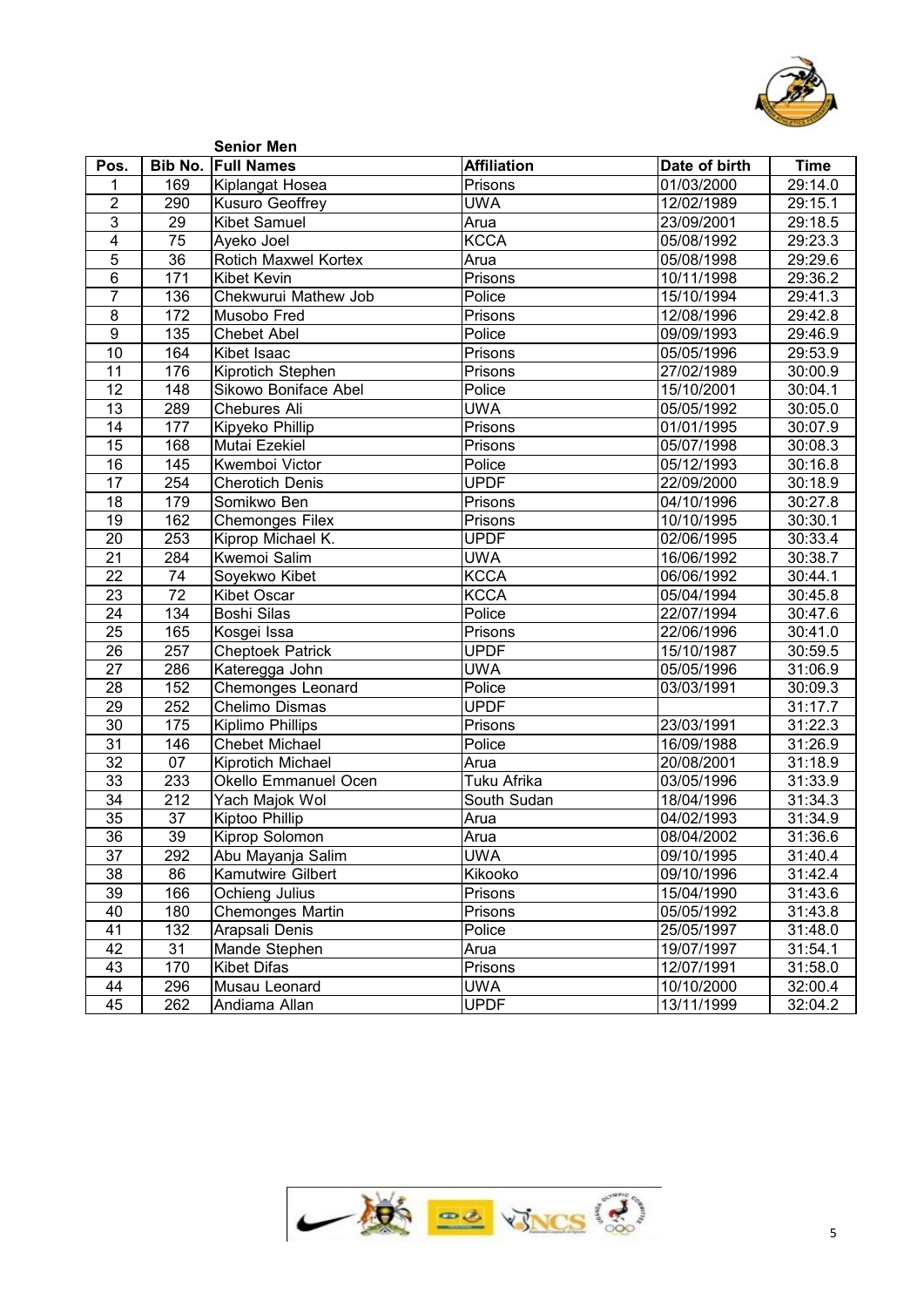

| 46              | 317             | <b>Bushendich Mustafa</b> | <b>UPDF</b>       | 27/11/1990 | 32:04.4 |
|-----------------|-----------------|---------------------------|-------------------|------------|---------|
| $\overline{47}$ | 71              | Cheptoch Benard           | <b>KCCA</b>       | 13/11/1992 | 32:04.6 |
| 48              | 70              | <b>Kiprop Moses</b>       | <b>KCCA</b>       | 05/08/1997 | 32:04.8 |
| 49              | 142             | <b>Chebet Alex</b>        | Police            | 15/11/1999 | 32:05.2 |
| 50              | 77              | Uma Joseph                | <b>KCCA</b>       | 16/09/1999 | 32:05.7 |
| $\overline{51}$ | 255             | <b>Kipsisey David</b>     | <b>UPDF</b>       | 02/12/1999 | 32:07.9 |
| 52              | 181             | Siwa Alex                 | Prisons           | 06/06/1994 | 32:13.4 |
| 53              | 288             | Kiptoyek Alfred           | <b>UWA</b>        | 08/11/1999 | 32:19.1 |
| $\overline{54}$ | 43              | Ayeko Anthony             | Arua              | 25/05/1998 | 32:23.4 |
| 55              | 232             | Omara Tonny               | Tuku Afrika       | 28/12/2000 | 32:30.6 |
| 56              | 256             | Ayeko Simon               | <b>UPDF</b>       | 02/06/1995 | 32:39.0 |
| 57              | 90              | Ategyeka Brian            | Kikooko           | 11/11/1997 | 32:43.8 |
| 58              | 299             | Wabutwa Farid             | <b>UWA</b>        | 05/09/1992 | 32:45.5 |
| 59              | 150             | Karamoka Benson           | Police            | 05/05/1994 | 32:45.7 |
| 60              | 28              | Chebet Joshua             | Arua              | 03/11/1995 | 32:48.1 |
| 61              | 295             | Cherotwo Ivan             | <b>UWA</b>        | 15/05/2001 | 32:50.7 |
| 62              | 234             | Jesang Alex               | <b>UAFA</b>       | 01/12/1996 | 32:52.7 |
| 63              | $\overline{42}$ | Kiplangat Joshua          | Arua              | 07/01/1999 | 33:05.8 |
| 64              | 306             | Opio Gusberito            | Mbarara Municipal | 20/06/1999 | 33:11.1 |
| 65              | 33              | Cheptai Patrick           | Arua              | 10/03/1992 | 33:19.5 |
| 66              | 85              | <b>Turinawe Ambrose</b>   | Kikooko           | 12/02/1999 | 33:26.7 |
| 67              | 328             | <b>Wangwe Brian</b>       | Makerere          | 20/01/1998 | 33:31.3 |
| 68              | 147             | Cheboriot Benson          | Police            | 07/07/1994 | 33:37.4 |
| 69              | 130             | <b>Kizza Leonard</b>      | Police            | 03/05/1993 | 33:46.1 |
| 70              | 84              | Katareebe Edson           | Kikooko           | 14/12/1997 | 35:49.1 |
| 71              | 160             | <b>Omara Patrick</b>      | Prisons           | 06/06/1987 | 33:56.1 |
| 72              | 314             | Obura Richard             | Inzikuru          | 01/09/1991 | 33:57.7 |
| 73              | 231             | <b>Adilo Patrick</b>      | Tuku Afrika       | 18/12/1997 | 33:59.3 |
| $\overline{74}$ | 230             | Omara Francis             | Tuku Afrika       | 15/08/1991 | 34:11.7 |
| 75              | 263             | Sande Joseph              | Inzikuru          | 07/05/2000 | 34:13.1 |
| $\overline{76}$ | 133             | Yeko Silver               | Police            | 10/05/1996 | 34:27.8 |
| 77              | $\overline{81}$ | Lubega Abdulkarim         | Kikooko           | 02/03/1992 | 34:34.8 |
| 78              | 307             | Natwijuka Innocent        | Mbarara district  | 15/12/2001 | 34:40.2 |
| 79              | 139             | <b>Kwemoi Milton</b>      | Police            |            | 34:48.4 |
| 80              | 321             | Cherop Jabeth             | Kween             | 04/05/1993 | 35:29.6 |
| 81              | 308             | Nshuti Richard            | Mbarara district  | 14/04/2002 | 35:33.8 |
| 82              | 213             | <b>Mawel Gabriel</b>      | South Sudan       | 13/12/2001 | 35:34.0 |
| 83              | 26              | Taban Emmanuel            | Arua              | 14/12/2000 | 35:36.1 |
| 84              | 93              | Mukasa Edward             | <b>UCU</b>        | 06/02/1991 | 36:05.6 |
| 85              | 87              | Andaboona Daniel          | Kikooko           |            | 36:13.8 |
| 86              | 143             | Misani Michael            | Police            | 12/12/1993 | 36:51.0 |
| 87              |                 | Kiprotich Levi            | Alpha             | 05/05/1994 | 37:11.7 |
| 88              | 27              | Kiprop Isaac              | Arua              | 09/10/1986 | 37:40.0 |
| 89              | 30              | Chelimo Oscar             | Arua              | 12/12/2001 | 37:52.6 |
| 90              | 44              | Sukuku Dismas             | Arua              | 25/12/1997 | 38:04.9 |
| 91              | 32              | <b>Kibet Titus</b>        | Arua              | 12/10/2000 | 38:59.9 |
| 92              | 34              | Chebet Dan                | Arua              | 04/02/2002 | 39:35.0 |
| 93              | 35              | <b>Rotich Daniel</b>      | Arua              | 10/10/1992 | 40:09.7 |
| 94              | 38              | Kwemoi Andrew Rotich      | Arua              | 01/09/2000 | 42.05.6 |

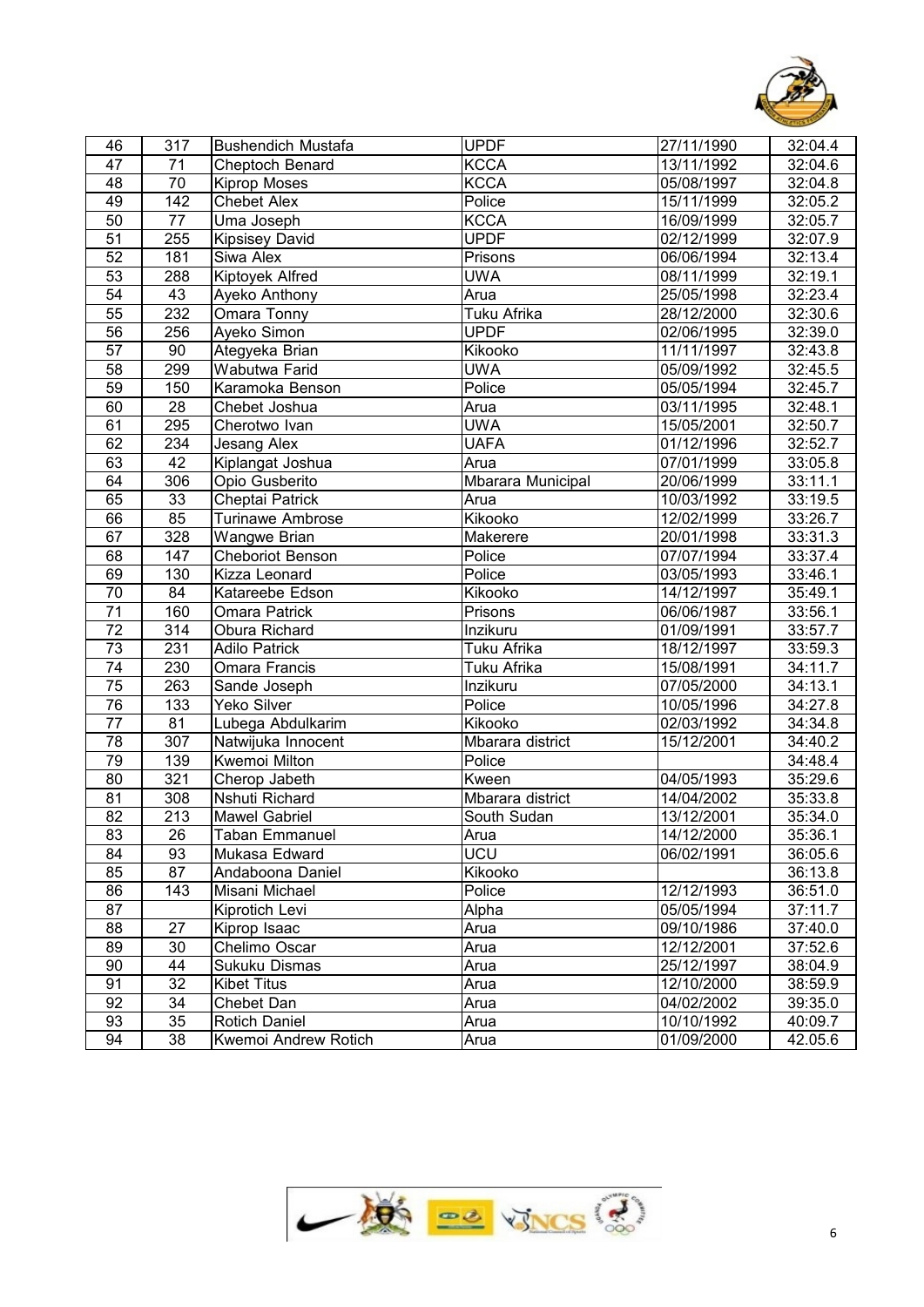

| 40              | Kipsang Abraham           | Arua                    | 01/10/2005 | <b>DNF</b>       |
|-----------------|---------------------------|-------------------------|------------|------------------|
| $\overline{41}$ | Kwemoi Dickson            | Arua                    | 10/01/2003 | <b>DNF</b>       |
| $\overline{17}$ | Musamiru Kipsang          | Arua                    |            | <b>DNF</b>       |
| $\overline{73}$ | <b>Kibet Moses</b>        | <b>KCCA</b>             | 23/03/1991 | DNF              |
| 76              | <b>Ayeko Thomas</b>       | <b>KCCA</b>             | 02/10/1992 | <b>DNF</b>       |
| 78              | Asingura Oscar            | <b>KCCA</b>             | 26/12/2000 | <b>DNF</b>       |
| 79              | Mande Benjamin            | <b>KCCA</b>             | 12/11/1997 | <b>DNF</b>       |
| $\overline{95}$ | <b>Biryomumisho Alex</b>  | Kikooko                 | 03/06/2002 | <b>DNF</b>       |
|                 | Turihohabwe Fortunate     | Kikooko                 |            | <b>DNF</b>       |
| 89              | Ssesanga Hakim            | Kikooko                 | 19/04/1989 | <b>DNF</b>       |
| 318             | Choge Meshack Kipchirchir | Kween                   | 20/05/1995 | <b>DNF</b>       |
| 259             | <b>Bizimana Prosper</b>   | <b>Lions Athletics</b>  | 15/06/1998 | <b>DNF</b>       |
| 99              | Shadrack Kipchirchir      | Nike/ADP (USA)          | 22/02/1989 | <b>DNF</b>       |
| 100             | <b>Ouassim Oumaiz</b>     | NN Running (Spain)      | 30/03/1999 | <b>DNF</b>       |
| 129             | <b>Arapsudi Fred</b>      | Police                  | 29/08/1989 | <b>DNF</b>       |
| 131             | Cherop Sam Moi            | Police                  | 19/01/1997 | <b>DNF</b>       |
| 137             | <b>Musau Martin</b>       | Police                  | 07/07/1999 | <b>DNF</b>       |
| 138             | Ayeko Nathan              | Police                  | 05/10/1998 | <b>DNF</b>       |
| 144             | Kurong Moses Martin       | Police                  | 01/10/1993 | <b>DNF</b>       |
| 154             | Chemutai Joshua           | Police                  | 11/12/1994 | <b>DNF</b>       |
| 140             | Chemutai Elisha           | Police                  | 10/10/1999 | <b>DNF</b>       |
| 141             | Araptany Jacob            | Police                  | 11/02/1994 | <b>DNF</b>       |
| 149             | Mandela Banki             | Police                  | 15/01/1995 | <b>DNF</b>       |
| 151             | <b>Obando Nelson</b>      | Police                  | 09/05/1986 | <b>DNF</b>       |
| 92              | <b>Wanjiro Gerald</b>     | Police                  | 02/02/1999 | <b>DNF</b>       |
| 161             | Kiprop Jackson            | Prisons                 | 20/10/1986 | <b>DNF</b>       |
| 163             | Kissa Stephen             | Prisons                 | 01/12/1995 | <b>DNF</b>       |
| 167             | Wakana Nelson             | Prisons                 | 02/09/1989 | $\overline{DNF}$ |
| 173             | Chemutai Albert           | Prisons                 | 01/06/1995 | <b>DNF</b>       |
| $\frac{1}{174}$ | Chelimo Vincent           | Prisons                 | 02/10/1991 | <b>DNF</b>       |
| 178             | <b>Kwemboi Titus</b>      | Prisons                 | 10/06/1992 | <b>DNF</b>       |
| 182             | <b>Kibet Peter</b>        | Prisons                 | 01/01/1992 | <b>DNF</b>       |
| 211             | <b>Yusif Ngok Deng</b>    | South Sudan             | 01/01/1993 | <b>DNF</b>       |
| 214             | Marko Pixien              | South Sudan             | 11/01/1995 | DNF              |
| 225             | Cherotwo Fred             | Talenta                 | 06/03/1990 | <b>DNF</b>       |
| 324             | <b>Ochieng Silas</b>      | Tororo                  | 02/05/2000 | <b>DNF</b>       |
| $\overline{91}$ | Hajji Ismail Okello       | <b>Tororo Municipal</b> | 15/10/1967 | <b>DNF</b>       |
| 285             | Chelwanget Solimo .D      | <b>UWA</b>              | 12/05/2000 | DNF              |
| 287             | <b>Toroitich Timothy</b>  | <b>UWA</b>              |            | <b>DNF</b>       |
| 291             | Kiplangat Benjamin        | <b>UWA</b>              | 04/03/1989 | <b>DNF</b>       |
| 293             | Musagala Ronald           | <b>UWA</b>              | 16/12/1992 | <b>DNF</b>       |
| 294             | Kibet Hosea               | <b>UWA</b>              | 18/10/2000 | <b>DNF</b>       |
| 310             | Sikoria Martin            | Airforce                | 06/06/1987 | <b>DNF</b>       |
|                 |                           |                         |            |                  |

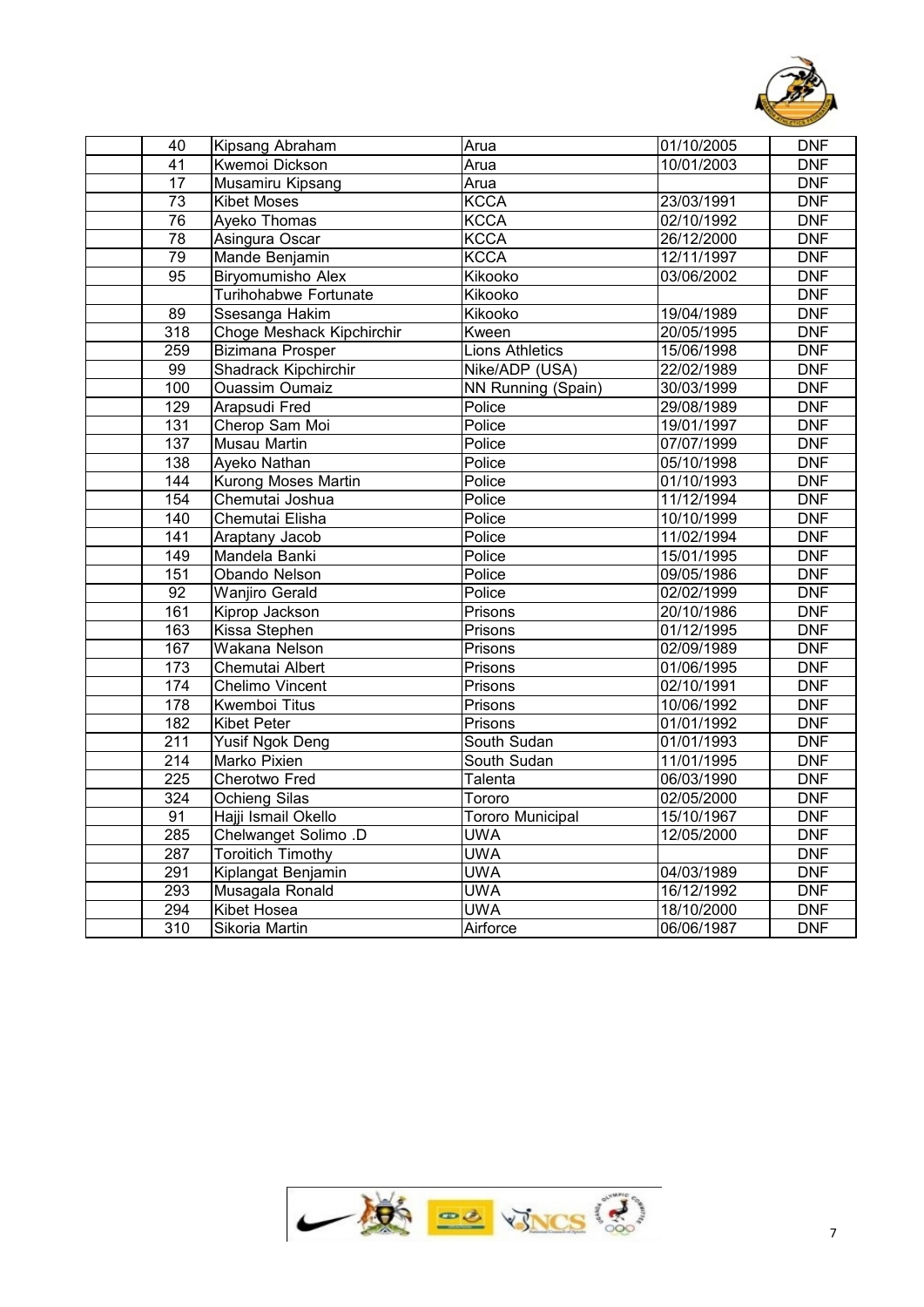

| Kiplimo Jacob            | Atletica Casone Noceto | 14/11/2000 | <b>DNS</b> |
|--------------------------|------------------------|------------|------------|
| Chemutai Haron           | <b>Bukwo</b>           | 15/06/1996 | <b>DNS</b> |
| Kizza Hope               | Kiboga                 | 27/07/1998 | <b>DNS</b> |
| Kakoma George William    | Kiboga                 | 07/04/2003 | <b>DNS</b> |
| Nduwimana Joel           | <b>Lions Athletics</b> | 12/11/1990 | <b>DNS</b> |
| Cherop Michael           | Police                 |            | <b>DNS</b> |
| Siwa Ben                 | Police                 |            | <b>DNS</b> |
| Mangusho Joshua          | Police                 |            | <b>DNS</b> |
| Naibei Peter             | Police                 |            | <b>DNS</b> |
| Osuje Emmanuel           | Police                 |            | <b>DNS</b> |
| Chemutai Vincent         | Police                 | 11/12/1991 | <b>DNS</b> |
| Kitiyo Bildadi           | Police                 |            | <b>DNS</b> |
| Byaruhanga Brian         | Police                 |            | <b>DNS</b> |
| Kiplangat Victor         | Police                 |            | <b>DNS</b> |
| <b>Chemonges Ashiraf</b> | Police                 |            | <b>DNS</b> |
| <b>Chemonges Martin</b>  | Standard               | 03/03/1998 | <b>DNS</b> |
| Egwel Bobson             | Tuku Afrika            | 05/04/1995 | <b>DNS</b> |
| Chepkorom Ezekeil        | <b>UPDF</b>            | 02/12/1997 | <b>DNS</b> |
| Mangusho K. Benson       | <b>UPDF</b>            | 08/02/1987 | <b>DNS</b> |
| Yeko Dismas              | <b>UPDF</b>            |            | <b>DNS</b> |

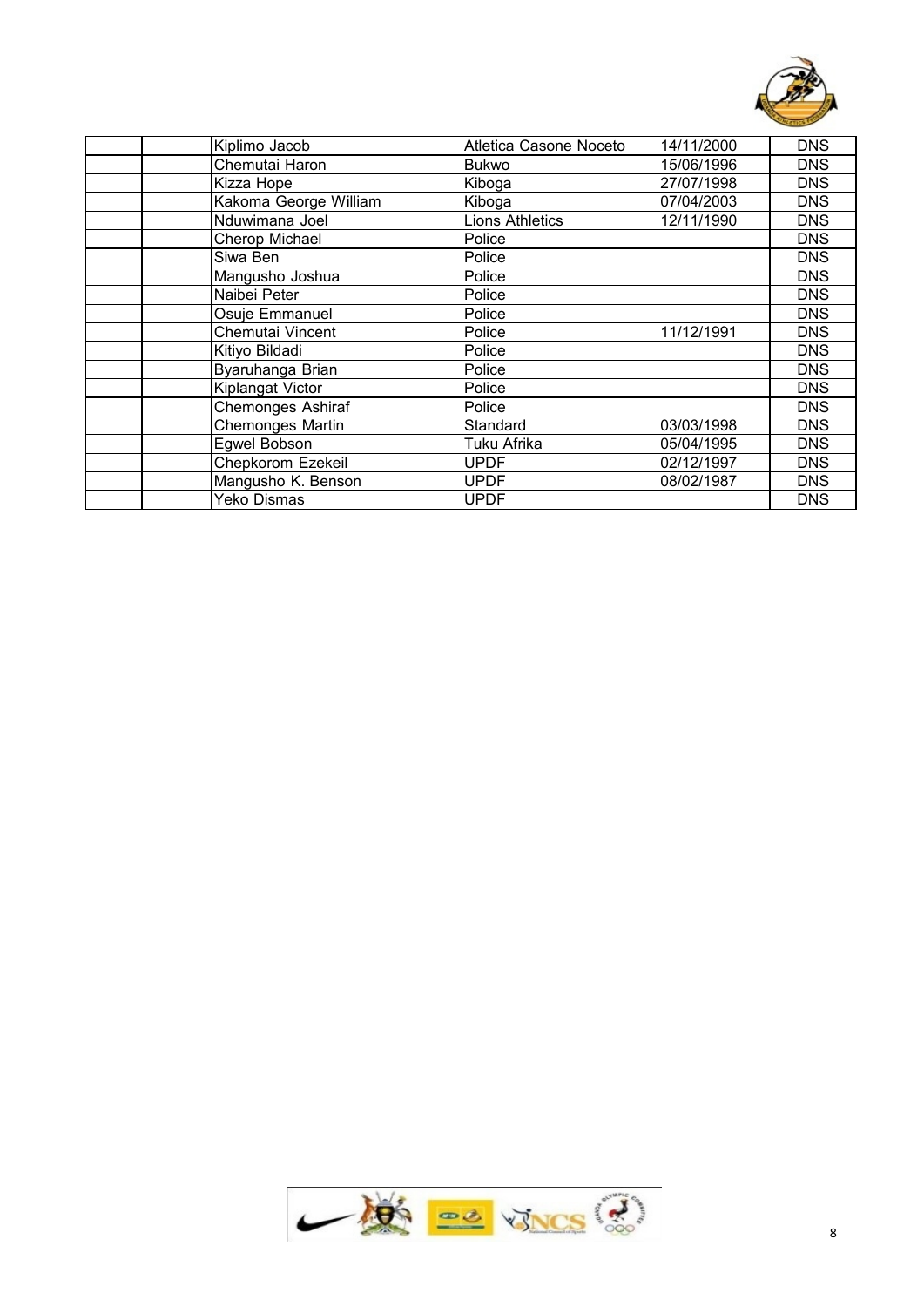

|                         |                  | 2Km - Men                 |                        |               |                  |
|-------------------------|------------------|---------------------------|------------------------|---------------|------------------|
| Pos.                    |                  | <b>Bib No. Full Names</b> | <b>Affiliation</b>     | Date of birth | <b>Time</b>      |
| 1                       | 258              | <b>Biwott Hillary</b>     | Kenya                  | 02/12/2002    | 5:24.8           |
| $\overline{2}$          | 184              | <b>Akwech Peter</b>       | Prisons                | 15/05/1990    | 5:31.2           |
| $\overline{3}$          | 183              | <b>Kiprop Daniel</b>      | Prisons                | 12/12/2000    | 5:32.3           |
| $\overline{\mathbf{4}}$ | 297              | Etiau Rashid              | <b>UWA</b>             | 09/09/1993    | 5:37.2           |
| $\overline{5}$          | $\overline{315}$ | Siwa Moses                | Arua                   | 12/12/1998    | 5:42.3           |
| $\overline{6}$          | 191              | Apenyo Bekele             | Prisons                | 27/09/2001    | 5:44.1           |
| $\overline{7}$          | 298              | Opiny Leonard             | <b>UWA</b>             | 12/12/1991    | 5:47.4           |
| $\overline{8}$          | 260              | Kimbowa G.Williams        | <b>UPDF</b>            | 01/03/1994    | 5:48.4           |
| $\overline{9}$          | 189              | Jamono Edmond             | Prisons                | 23/12/1994    | 5:49.5           |
| 10                      | 186              | <b>Emong David</b>        | Prisons                | 10/09/1990    | 5:49.9           |
| $\overline{11}$         | 320              | Kipsakit Elisha           | Tororo                 | 03/03/2004    | 5:52.1           |
| 12                      | 190              | Oketcho John              | Prisons                | 05/04/1992    | 5:54.5           |
| 13                      | 216              | Santos Chiman Dot         | South Sudan            | 13/02/2002    | 5:55.3           |
| 14                      | $\overline{319}$ | <b>Cherotich Dan</b>      | Police                 | 26/10/2004    | 5:56.3           |
| $\overline{15}$         | 187              | Niwemusinguzi Daniel      | Prisons                | 25/11/1999    | 5:56.6           |
| $\overline{16}$         | 153              | Sisey Abraham Karameja    | Kapchorwa              | 15/03/1997    | 5:58.7           |
| 17                      | $\overline{300}$ | Dradiga Tom               | <b>UWA</b>             | 03/06/1998    | 6:05.6           |
| $\overline{18}$         | 283              | Chelimo Calvin            | <b>UWA</b>             | 25/04/2003    | 6:06.1           |
| $\overline{19}$         | $\overline{217}$ | <b>Abraham Guot</b>       | South Sudan            | 12/09/1995    | 6:06.5           |
| $\overline{20}$         | 185              | Kibet Joshua              | Prisons                | 20/12/2001    | 6:13.4           |
| $\overline{21}$         | 94               | <b>Isabirye Dominic</b>   | Lugazi                 | 20/05/2007    | 6:15.2           |
| $\overline{22}$         | 327              | Bayita Job                | Kakira                 | 03/06/1991    | 6:40.2           |
| $\overline{23}$         | $\overline{228}$ | Lwasibidu Denis           | Lugazi                 | 21/03/2007    | 6:51.6           |
| $\overline{24}$         | 259              | <b>Bizimana Prosper</b>   | <b>Lions Athletics</b> |               | 6:53.4           |
| 25                      | 89               | Ssesanga Hakim            | Kikooko                | 19/04/1989    | 7:06.8           |
|                         | 192              | <b>Bua Julius</b>         | Prisons                |               | <b>DNF</b>       |
|                         | 215              | Perina John Togo          | South Sudan            | 09/02/2002    | <b>DNF</b>       |
|                         | 94               | <b>Wiidu Denis</b>        | Lugazi                 |               | <b>DNF</b>       |
|                         | 228              | <b>Isabirye Dominic</b>   | Lugazi                 |               | <b>DNF</b>       |
|                         | 299              | Wabutwa Farid             | <b>UWA</b>             | 05/09/1992    | <b>DNF</b>       |
|                         | 301              | Kipkuto Ndiwa Rodgers     | <b>UWA</b>             | 18/02/1980    | <b>DNF</b>       |
|                         |                  | <b>Chelangat Geoffrey</b> | Prisons                | 10/10/1986    | <b>DNS</b>       |
|                         |                  | Kitibwa Haruna            | <b>UAFA</b>            |               | $\overline{DNS}$ |
|                         |                  | Opoya Michael             | Kakira                 |               | $\overline{DNS}$ |
|                         |                  | Kiplangat Ibrahim         | Police                 |               | <b>DNS</b>       |
|                         |                  | Ayeko Baker               | Airforce               | 14/10/1994    | <b>DNS</b>       |
|                         |                  | <b>Biwott Hillary</b>     | <b>UPDF</b>            | 02/12/2002    | <b>DNS</b>       |
|                         |                  | Chelimo Calvin            | <b>UWA</b>             | 25/04/2003    | $\overline{DNS}$ |
|                         |                  | Turihohabwe Fortunate     | Kikooko                |               | <b>DNS</b>       |
|                         |                  | Ssesanga Hakim            | Kikooko                |               | $\overline{DNS}$ |
|                         |                  |                           |                        |               |                  |

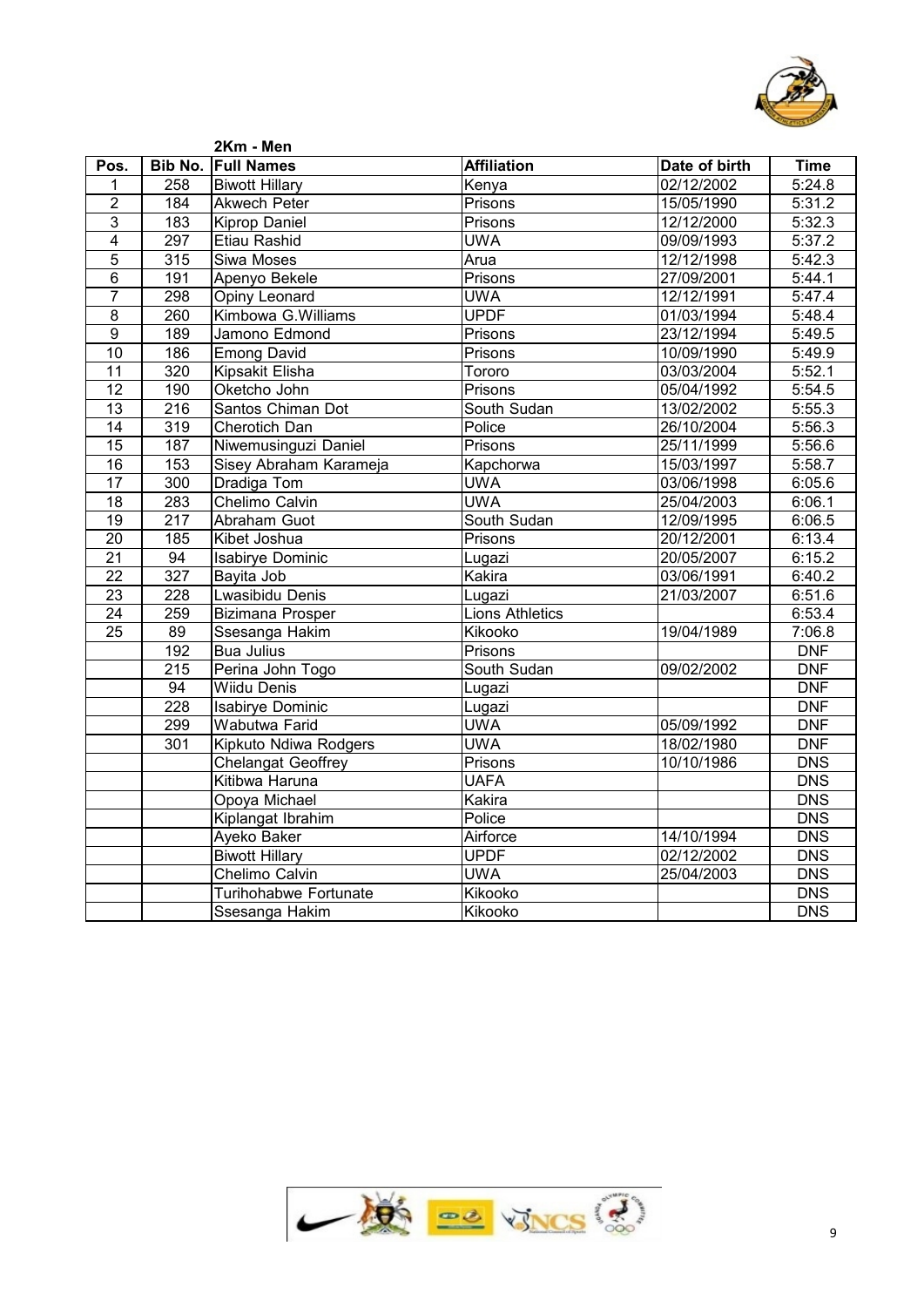

|      |     | 2Km - Women               |                    |               |            |
|------|-----|---------------------------|--------------------|---------------|------------|
| Pos. |     | <b>Bib No. Full Names</b> | <b>Affiliation</b> | Date of birth | Time       |
|      | 193 | Chelangat Shauline        | Prisons            | 12/12/1993    | 6:20.4     |
| 2    | 108 | Chemusto Janat            | Police             |               | 6:23.8     |
| 3    | 195 | Aciro Knight              | Prisons            | 03/09/1998    | 6:31.4     |
| 4    | 205 | Ajok Dorcus               | Prisons            | 12/07/1994    | 6:47.1     |
| 5    | 61  | Yeko Rebecca              | <b>KCCA</b>        | 05/06/2004    | 6:59.8     |
| 6    | 107 | Chemutai Febia            | Police             |               | 7:07.7     |
|      | 268 | <b>Chesang Prisca</b>     | <b>UWA</b>         |               | 7:23.7     |
| 8    | 105 | <b>Chebet Annet</b>       | Police             |               | 7:34.1     |
| 9    | 303 | Nasiba Nabirye            | <b>UWA</b>         | 20/12/1996    | 7:38.9     |
|      | 61  | Yeko Rebecca              | Police             | 05/06/2004    | <b>DNF</b> |
|      |     | Nakaayi Halima            | <b>UWA</b>         | 19/10/1994    | <b>DNS</b> |